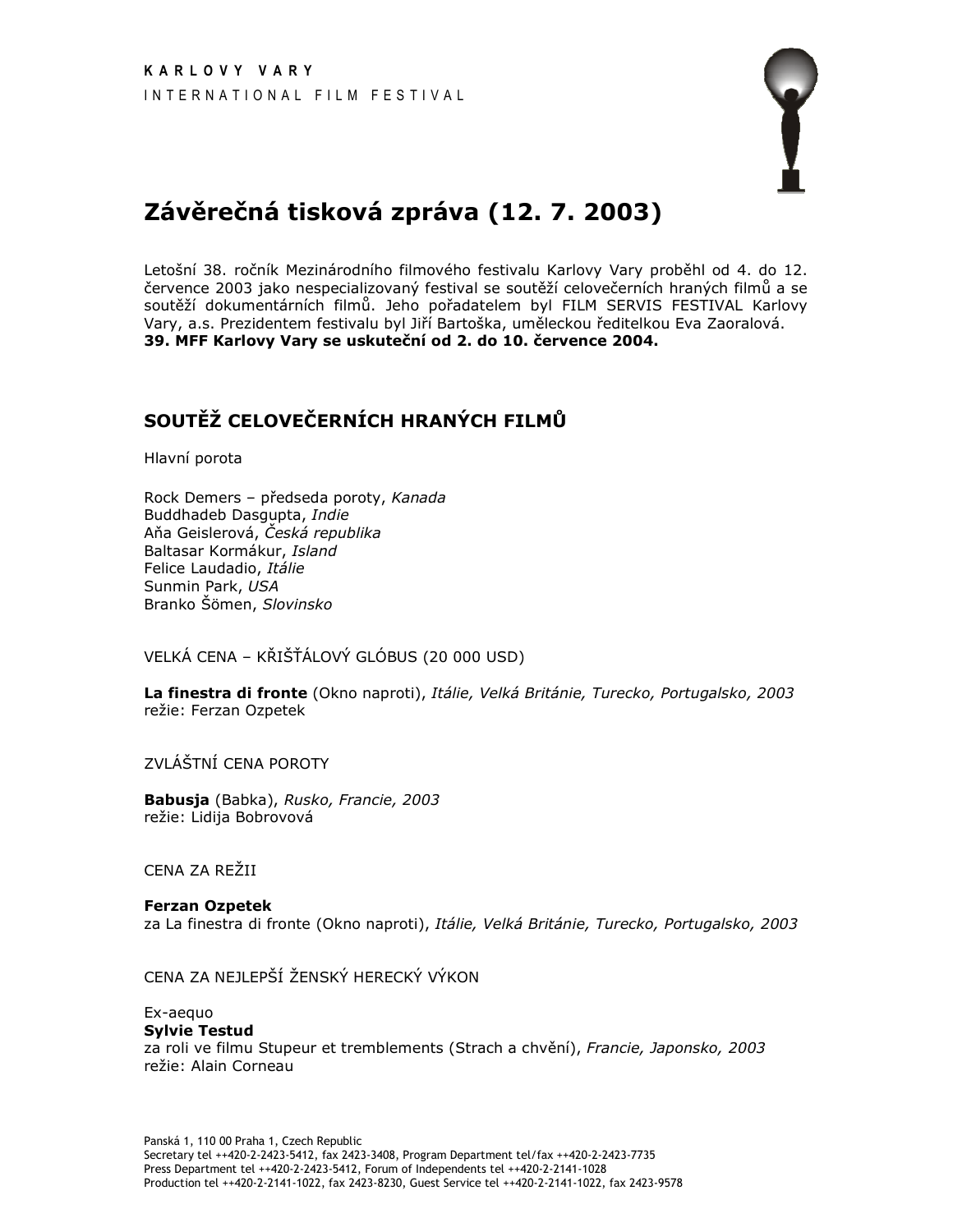#### Giovanna Mezzogiorno

za roli ve filmu La finestra di fronte (Okno naproti), Itálie, Velká Británie, Turecko, Portugalsko, 2003 režie: Ferzan Ozpetek

Vzhledem k vysoké úrovni hereckého výkonu v obou festivalových filmech se porota rozhodla udělit v této kategorii cenu ex-aequo.

CENA ZA NEJLEPŠÍ MUŽSKÝ HERECKÝ VÝKON

### Björn Kjellman

za roli ve filmu Se til venstre, der er en svensker (Starý, nový, půjčený a modrý), Dánsko, 2002 režie: Natasha Arthy

## ZVI ÁŠTNÍ UZNÁNÍ

Stupeur et tremblements (Strach a chvění), Francie, Japonsko, 2003 režie: Alain Corneau za nejlepší scénář

A Rózsa énekei (Rózsovy písně), Maďarsko, Itálie, 2003 režie: Andor Szilágyi za nejlepší debut a nejlepší kameru

## SOUTĚŽ DOKUMENTÁRNÍCH FILMŮ

Dokumentární porota

Gunnar Bergdahl - předseda poroty, Švédsko Ivan Vojnár, Česká republika Ludmila Cviková, Nizozemí Jelena Stišová, Rusko Atahualpa Lichy, Venezuela

## CENA ZA NEJLEPŠÍ DOKUMENTÁRNÍ FILM DO 30 MINUT

Zonen (Zóna), Švédsko, 2003 režie: Esaisas Baitel Za režisérovu úspěšnou a jedinečnou kompozici fotografií, jejichž prostřednictvím odhaluje dosud nezaznamenaný příběh z nedávné minulosti.

CENA ZA NEJLEPŠÍ DOKUMENTÁRNÍ FILM NAD 30 MINUT

Jesus, Du weisst (Kriste, ty víš), Rakousko, 2003 režie: Ulrich Seidl Za odvážný průnik do hloubky lidské víry, s dokonalým vyvážením estetické a obsahové stránky filmu.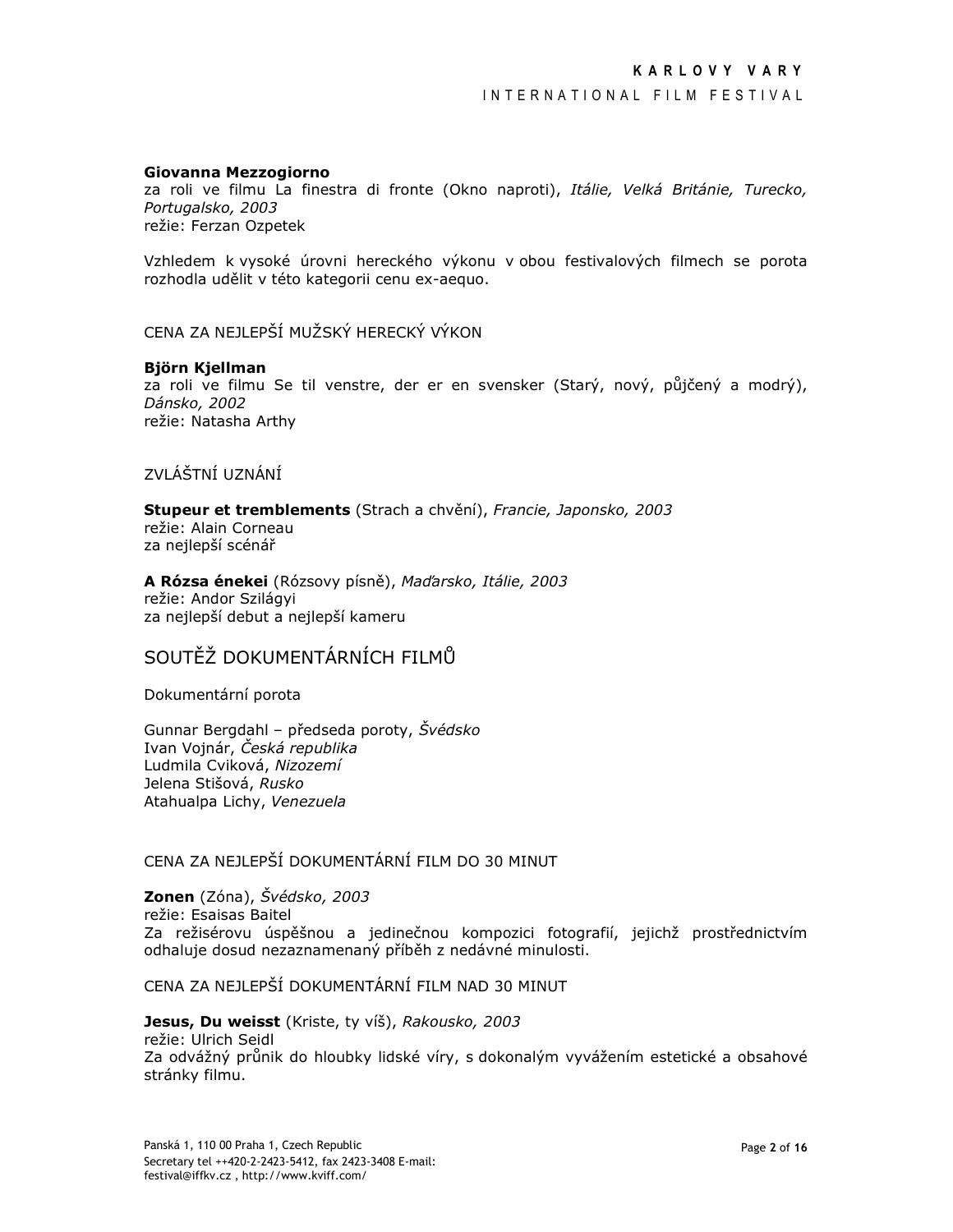### INTERNATIONAL FILM FESTIVAL

ZVI ÁŠTNÍ UZNÁNÍ

Vaveragrogh (Dokumentarista), Arménie, 2003 režie: Harutyun Khachatryan Za náročnou, existenciální cestu na hranici mezi dokumentem a hraným snímkem.

Kroppen min (Moje tělo), Norsko, 2002 režie: Margareth Olin Za duchaplné filmové řešení věčné otázky ženské identity, které nepostrádá vřelost a humor.

Portret (Portrét), Rusko, 2002 Režie: Sergej Loznica Za poetický a živý pohled na mizející svět.

## DALŠÍ CENY UDĚLENÉ NA FESTIVALU

CENA ZA MIMOŘÁDNÝ UMĚLECKÝ PŘÍNOS SVĚTOVÉMU FILMU

Stephen Frears, Velká Británie Jiří Menzel, Česká republika Morgan Freeman, USA

CENA MĚSTA KARLOVY VARY

Haeansun (Pobřežní hlídka), Korea, 2002 Režie: Kim Ki-duk

DIVÁCKÁ CENA DENÍKU MLADÁ FRONTA DNES

Buddy (Kámoš), Norsko, 2003 Režie: Morten Tyldum

## NESTATUTÁRNÍ CENY

CENA POROTY PHILIP MORRIS FILM AWARD (250 000 Kč)

Koktebel (Koktebel), Rusko 2003 režie: Boris Chlebnikov, Alexej Popogrebskij Film přesvědčivě zobrazuje hrdiny ve složitých sociálních podmínkách a nechává zaznít silné inspirující příběhy oslavující lidského ducha. Porota ocenila, že film se vymyká z komerčního trendu současné ruské kinematografie.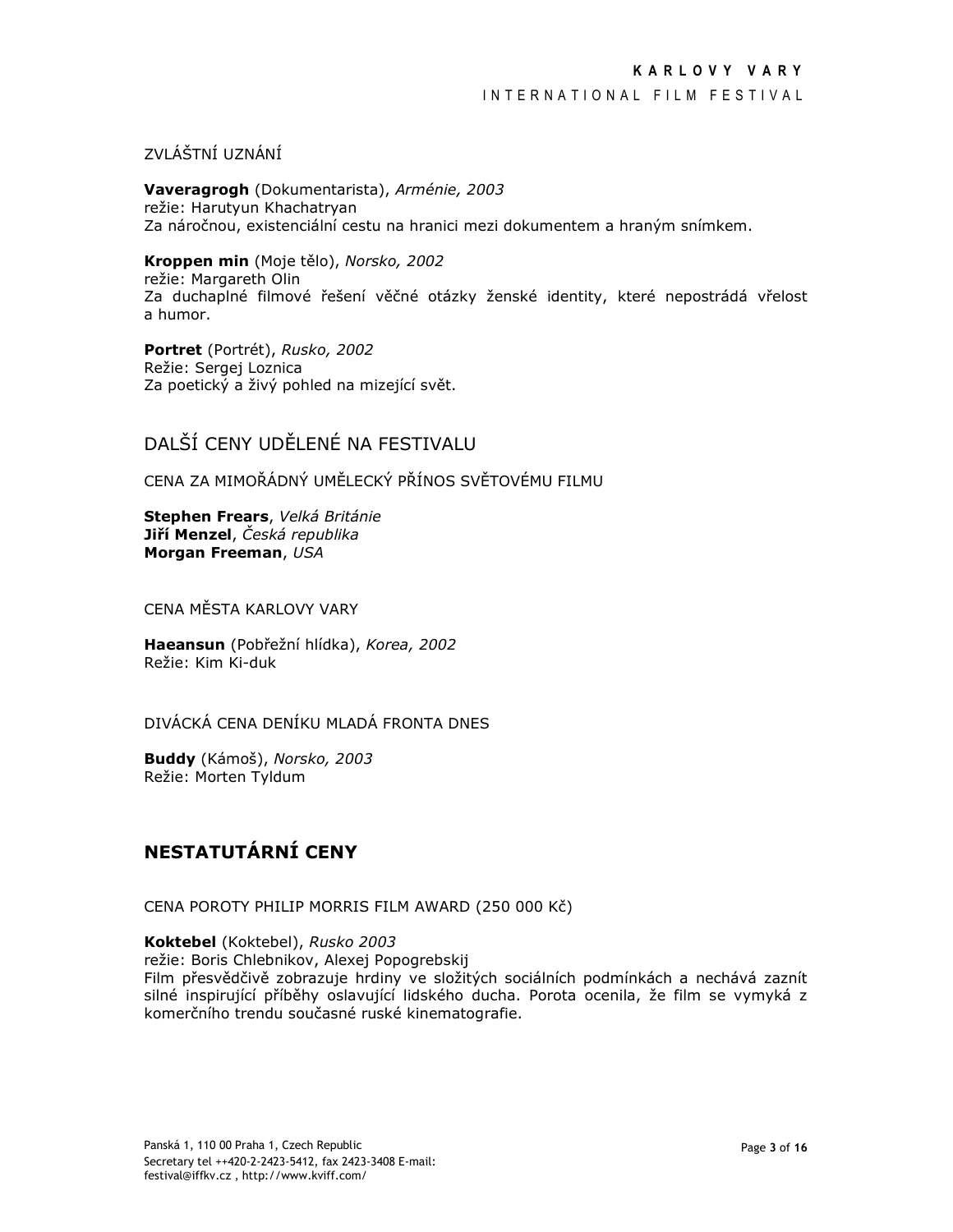### INTERNATIONAL FILM FESTIVAL

Edi (Edi), Polsko 2002 režie: Piotr Trzaskalski Porota udělila cenu tomuto filmu především za vynikající výkon ústředního hrdiny a inspirativní poselství, které naznačuje očekávaný návrat polského filmu.

### Porota ceny Philip Morris Film Award

Igor Blaževič – předseda poroty, Česká republika Ron Holloway, Německo Sergej Lavrentiev, Rusko Derek Malcolm, Velká Británie Christina Stojanova, Kanada

CENA MEZINÁRODNÍ FILMOVÉ KRITIKY (FIPRESCI)

Haeansun (Pobřežní hlídka), Korea 2002 režie: Kim Ki-duk Film byl oceněn za silné a novátorské zobrazení iluze moci, která ničí lidskost na obou stranách společnosti rozdělené ostnatým drátem.

Porota FIPRESCI

Susanna Harutyunyan - předsedkyně poroty, Arménie Jan Foll, Česká republika Flavia de la Fuente, Argentina Jaan Ruus, Estonsko Martina Zemlicka, Rakousko

CENA DONA QUIJOTA (federace filmových klubů FICC)

Babusja (Babka), Russia, 2003

režie: Lidija Bobrovová

Porota FICC se rozhodla udělit Cenu Dona Quijota filmu, který s využitím velmi jednoduchých a přesvědčivých uměleckých prostředků vytváří čisté dílo. Film popisuje problémy malé komunity a osudy postav putujících novodobým Ruskem, a podává tak přesvědčivé svědectví o civilizaci. Porota by rovněž chtěla ocenit vynikající herecké výkony, které režisérce umožnily pravdivě ztvárnit její humanistickou vizi.

Porota FICC

Petr Kulhánek- předseda poroty, Česká republika Kari Skjerve Bjerkan, Norsko Natália Soler González, Španělsko Massimo De Grandi, Itálie Bernt Lindner, Německo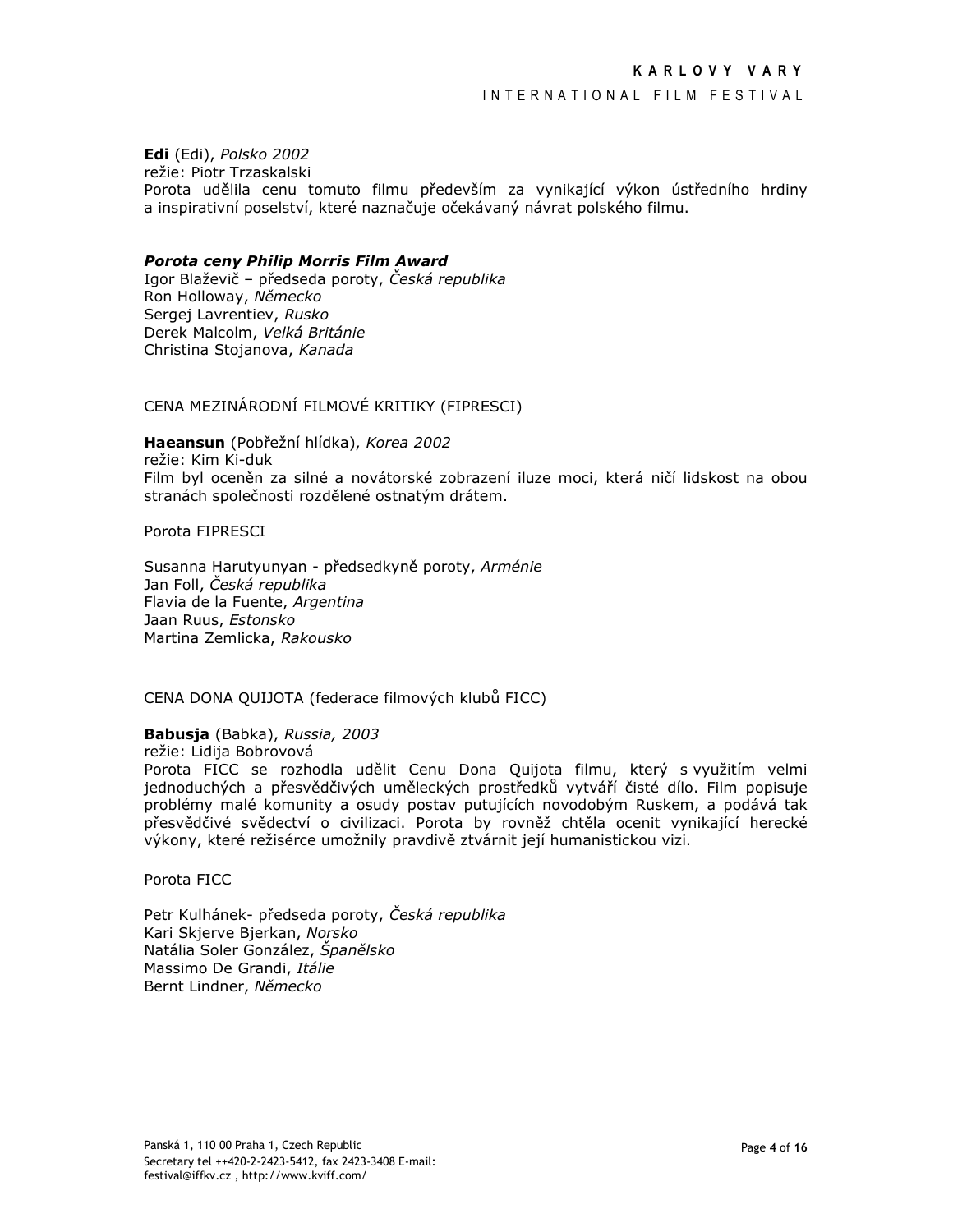### CENA EKUMENICKÉ POROTY

### Babusja (Babka), Rusko 2003

režie: Lidija Bobrovová

Film o babičce ze současného ruského venkova, která hledá ubytování u své rodiny, staví diváky před otázku jejich sociální odpovědnosti. Tvář staré ženy odráží důstojnost a odvahu a vyjadřuje spiritualitu, která může přinést lidskému společenství naději a solidaritu mezi generacemi.

Ekumenická porota

Rita Weinert - předsedkyně poroty, Německo Jan Eliáš, Česká republika Piet Halma, Nizozemí Mathias Lorenthan, Německo Claire Openshaw, Velká Británie Miloš Raichrt, Česká republika

**CENA NETPAC** 

Haeansun (Pobřežní hlídka), Korea 2002 režie: Kim Ki-duk Porota, jejímž cílem je podporovat asijskou filmovou produkci, u tohoto snímku ocenila především výjimečnou kvalitu režisérské práce.

Porota NETPAC

Eduardo Antín, Argentina Erika Gregor, Německo Yuka Sakano, Japonsko

## SEKCE STUDENTSKÉ FILMY

### **Hlavní ceny**

NEJI FPŠÍ FII M Let's go for a walk (Pojd'me na procházku) režie: Julia Kolesnik VGIK, Rusko

ZVLÁŠTNÍ OCENĚNÍ Hinh Bong (Stín) režie: Robin van Hardenberg Deutsche Film and Fernsehakademie Berlin, Německo

**Orphée** (Orfeus) režie: Kamen Kalu c/o Alice Winocom Ecole nationale supérieure des métiers (Le Femis), Francie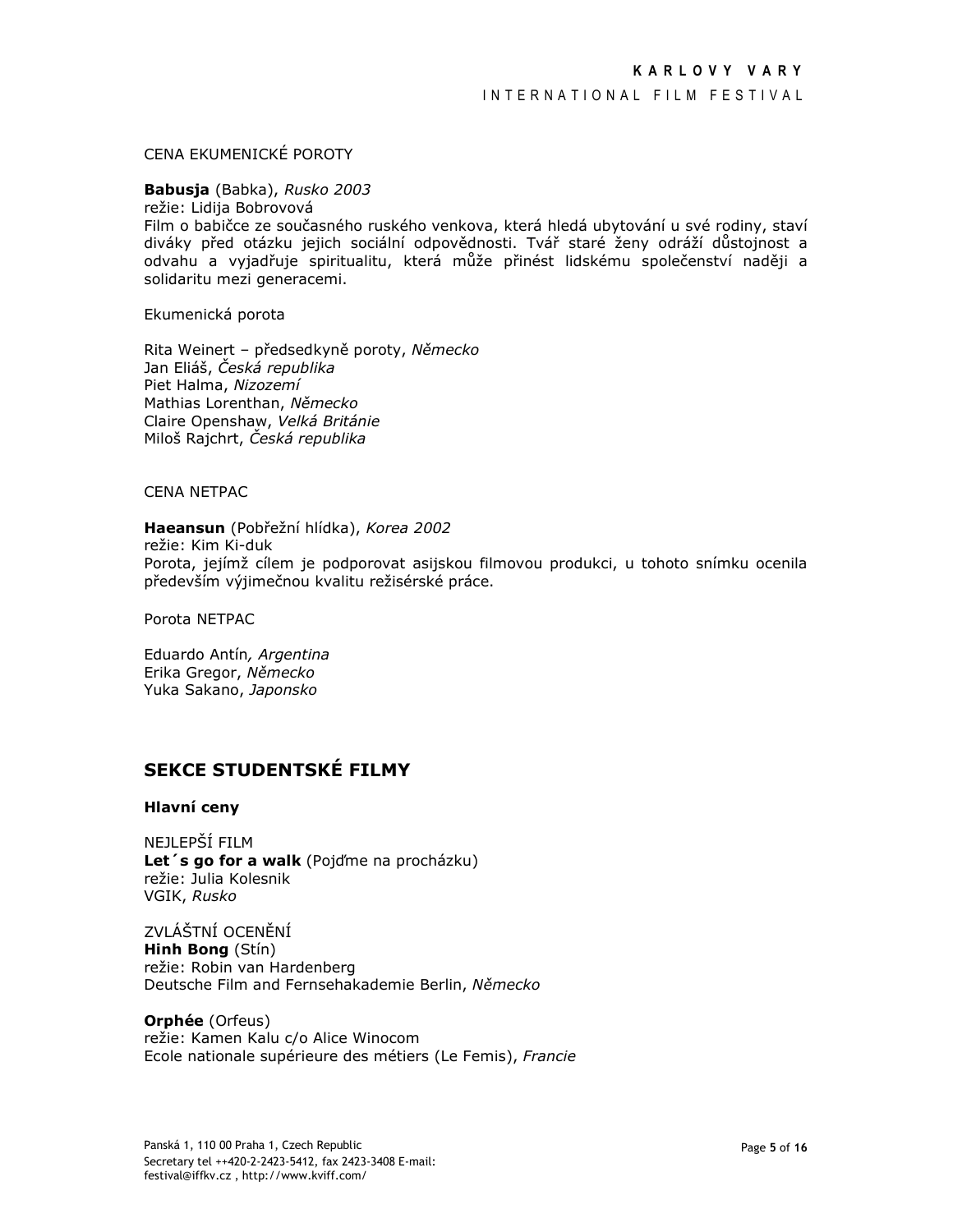NEJLEPŠÍ ŠKOLNÍ KOLEKCE FAMU, Česká republika

Ivan Martin Jirous / 23 takes/ (Ivan Martin Jirous / 23 záběrů/) režie: Helena Papírniková

Lidé z autobusů (Bus passengers) režie: Václav Kadrnka

BU (BU) režie: Barbora Čechová

Konec (The end of individual) Režie: Jan Zajíček

## 38. MFF KARLOVY VARY NAVŠTÍVILI

Prezident České republiky Václav Klaus a jeho manželka Lívia Klausová. Ministr kultury ČR Pavel Dostál a další významné osobnosti české politické scény.

## **ZAHRANIČNÍ HERCI**

Luca Barbareschi - Itálie, Brenda Blethyn - Velká Británie, Ermin Bravo - Bosna a Hercegovina, Nicolai Cleve Broch - Norsko, Cameron Douglas - USA, Diana Douglas - USA, Hannelore Elsner - Německo, William Forsythe - USA, Kerry Fox -Nový Zéland, Morgan Freeman - USA, Minna Haapkylä - Finsko, Andres Baasmo Christensen - Norsko, Rezija Kalnina - Lotyšsko, Udo Kier - Německo, USA, Björn Kjellman - Švédsko, Baltasar Kormákur - Island, Jiro Manio - Filipíny, Michelle Monaghan - USA, Nora-Jane Noone - Irsko, Josh Pais - USA, Girlie Sevilla -Filipíny, Sabrina Seyvecou - Francie, Ivan Shvedoff - Rusko, Arturs Skrastins -Lotyšsko, Sylvie Testud - Francie, Joya Thome - Německo, Pia Tjelta - Norsko, Serpil Turhan - Německo, Deborah Kara Unger - Kanada, Julia Vysotsky - Rusko, Milica Zarič - Srbsko a Černá Hora, Marina Zubanova - Rusko

ZAHRANIČNÍ REŽISÉŘI

Marcela Arteaga - Mexiko, Natasha Arthy - Dánsko, Ash - USA, Esaias Baitel -Švédsko, Luca Barbareschi - Itálie, Keith Behrman - Kanada, Artemio Benki -Francie, Douglas Bensadoun - Kanada, Gunnar Bergdahl - Švédsko, Germán Berger - Španělsko, Jacob Berger - Francie, Lidia Bobrova - Rusko, Kostadin Bonev -Bulharsko, Jean-Claude Brisseau - Francie, Isabel Coixet - Španělsko, Philippa Collie Cousins - Velká Británie, Alain Corneau - Francie, Nicos Cornilios - Řecko, Andrzej Czeczot - Polsko, Buddhadeb Dasgupta - Indie, Karel Doing - Holandsko, Andrea Maria Dusl - Rakousko, Jeannette Eggert - Německo, James Foley - USA, Daniel Erb - Německo, Stephen Frears - Velká Británie, Uli Gaulke - Německo, Amos Gitai - Izrael, Abdolrasoul Golbon - Irán, Aigars Grauba - Lotyšsko, Lívia Gyarmathy - Maďarsko, Martin Gypkens - Německo, Markus Heltschl - Rakousko, Německo, Claudia Heuermann - Německo, Alejandro Chomski - Argentina, Arvo Iho - Estonsko, Alan Jacobs - USA, Dagur Kári - Island, Harutyun Khachatryan -Arménie, Boris Khlebnikov - Rusko, Dylan Kidd - USA, Kim Ki-duk - Korea, Kaljo Kiisk - Estonsko, Andrei Konchalovsky - Rusko, Baltasar Kormákur - Island, Wayne Kramer - USA, Stefan Krohmer - Německo, Richard Kwietniowsky - Velká Británie,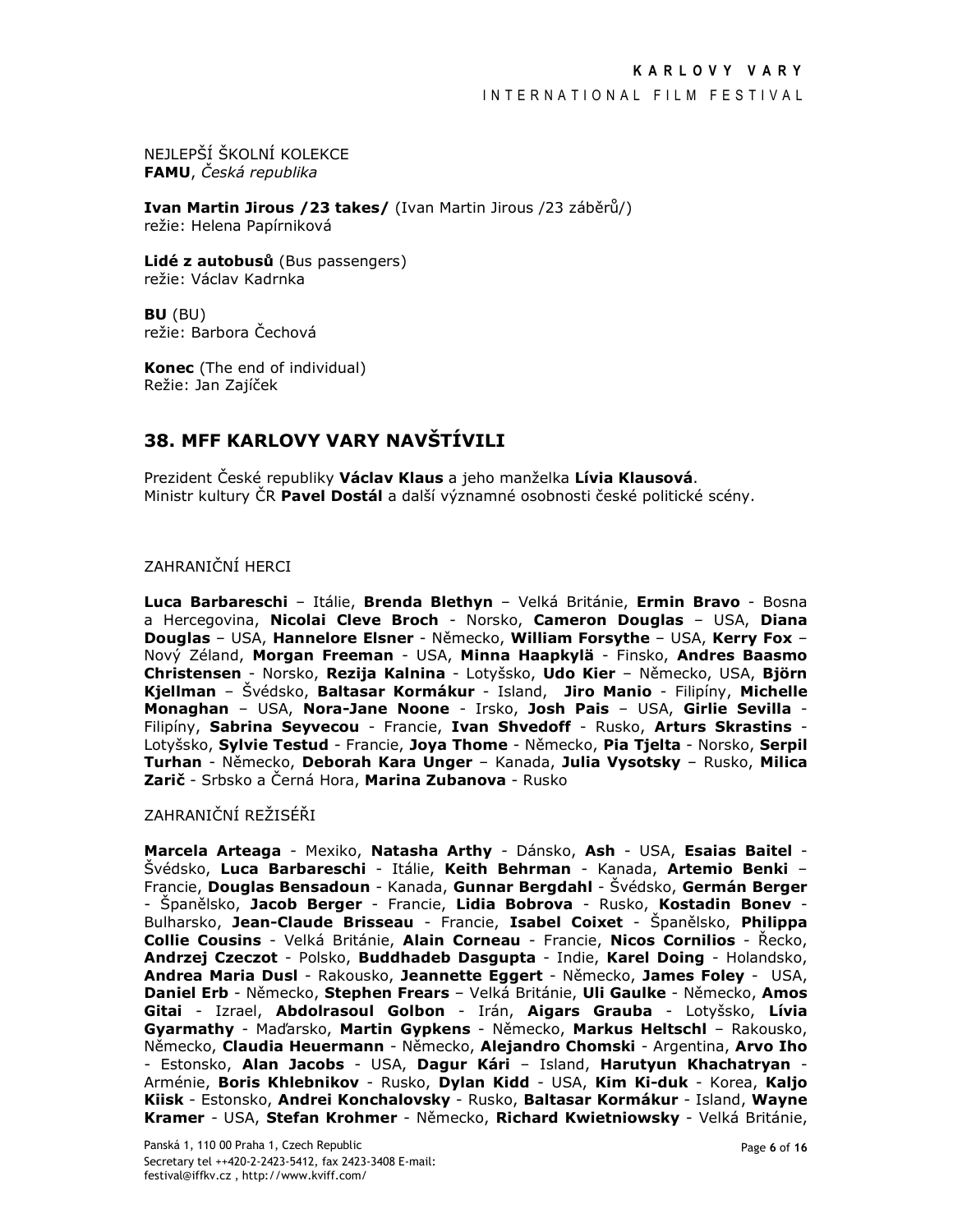### INTERNATIONAL FILM FESTIVAL

Ed Lachman - USA, Jeanne Labrune - Francie, Max Lemcke - Španělsko, Jens Lien -Norsko, Christophe Loizillon - Francie, Sergey Loznitsa - Rusko, Ruth Mader -Rakousko, Dušan Makavejev - Jugoslávie, Marco Mazzieri - Itálie, Eno Milkani -Albánie, Bady Minck - Rakousko, Allan Mindel - USA, Svetlana Mouzychenko Zonova - Rusko, Dino Mustafić - Bosna a Hercegovina, T.S. Nagabharana - Indie, Kanji Nakajima - Japonsko, Luis Ortega - Argentina, Ferzan Ozpetek - Itálie, József Pacskovszky - Maďarsko, José Padilha - Brazílie, Francesco Patierno - Itálie, Peter Payer - Rakousko, Miloš Petričič - Srbsko a Černá Hora, Amelie Pierre - Belgie, Mati Poldre - Estonsko, Alexei Popogrebsky - Rusko, Alexander Proshkin - Rusko, Simon Pummell - Velká Británie, Yusup Razykov - Uzbekistan, Maryo J. Delos Reyes - Filipíny, Jean-Michel Roux - Francie, Bradley Rust Gray - USA, Larisa Sadilova -Rusko, Gus Van Sant - USA, Scott Saunders - USA, Spiro Scimone - Itálie, Ulrich Seidl - Rakousko, Francesco Sframeli - Itálie, Mahmoud Shoolizadeh - Irán, Hans-Christian Schmid - Německo, Mohammed Soudani - Švýcarsko, Joseph Strick -USA, Andor Szilágyi - Maďarsko, Rudolf Thome - Německo, Jan Troell - Švédsko, Morten Tyldum - Norsko, Artur Urbański - Polsko, Dorothée van den Berghe -Belgie, Gabriel Vanderpas - Belgie, Gunnar Vikene - Norsko, Kristijonas Vildzhiunas - Litva, Sören Voigt - Německo, Igor Voloshin - Rusko, Wiebke von Carolsfeld - Kanada, Aisling Walsh - Velká Británie

### OSTATNÍ ZAHRANIČNÍ TVŮRCI

Éva Bánhidi - Maďarsko, László Benkó - Maďarsko, Mathieu Bompoint - Francie, Violeta C. Sevilla - Filipíny, Irina Nikolayevna Demyanova - Bělorusko, Alexander Dumreicher-Ivanceanu - Rakousko, Oxana Valentinova Eikhart - Bělorusko, Héctor Fáver - Španělsko, Göran Gunér - Švédsko, Jenő Hábermann - Maďarsko, Gary Hustwit - USA, Jan Kramer - Německo, Martin Kraml - Rakousko, Gabriele Kranzelbinder - Rakousko, Colette Lacaze - Belgie, Ruth Mader - Rakousko, Predrag Maksimovič - Srbsko a Černá hora, Rosella Mezzina - Španělsko, Slobodan Milovanovic - Bulharsko, Endre Nagy - Maďarsko, Frédéric Noirhomme - Belgie, Georg Oddner - Švédsko, Freddy Olsson - Švédsko, Yuri Sergeev - Rusko, Mikayel Stamboltsyan - Arménie, Viacheslav Telnov - Rusko, Guntis Trekteris - Lotyšsko, Peeter Urbla - Estonsko, Ludovic Van Pachterbeke - Belgie, Anu Veermäe -Estonsko, Michael Werner - Švédsko, Andrey Zertsalov - Rusko

FESTIVAL NAVŠTÍVILI MIMO JINÉ TITO PRODUCENTI, DISTRIBUTOŘI, NOVINÁŘI, ZÁSTUPCI FESTIVALŮ A FILMOVÝCH INSTITUCÍ:

Martin Aadamsoo - Estonsko, Olga Agrafenina - Rusko, Gunnar Almér - Švédsko, Gražina Arlickaité - Litva, Bruno Aščuks - Lotyšsko, Annamária Basa - Maďarsko, Karl Baumgartner - Německo, Henri Behar - USA, Peter Belsito - USA, Aleksandra Biernacka - Polsko, Martin Blaney - Německo, Roman Borisevich - Rusko, Francine Brücher - Švýcarsko, Elisabetta Brunella - Itálie, Roberto Cicutto - Itálie, Claire Clozout - Francie, Nancy Collet - USA, Eddie Cockrell - USA, Tilde Corsi - Itálie, Alain de la Mata - Velká Británie, David D'Arcy - USA, Michel Demopoulos - Řecko, Tatiana Detlofson - USA, Christian Dorsch - Německo, Marie-France Dupagne -Belgie, Sajal Dutta - Indie, Dimitri Eipides - Kanada, Derek Elley - Velká Británie, Emil Elmer - Velká Británie, Dan Fainaru - Izrael, Edna Fainaru - Izrael, Renzo Fegatelli - Itálie, Leslie Felperin - Velká Británie, Karlo Funk - Estonsko, Kinga Gajdos - Maďarsko, Jolanta Galicka - Polsko, Steven Gaydos - USA, Jochen D. Girsch - Belgie, George Gund III - USA, Peter Hames - Velká Británie, Sandra Hebron - Velká Británie, Danijel Hočevar - Slovinsko, Gudny Hummelvoll - Norsko, Joel Chapron - Francie, Seyed Jalal Chavoshian - Irán, Lee Choong-jik - Korea, Jay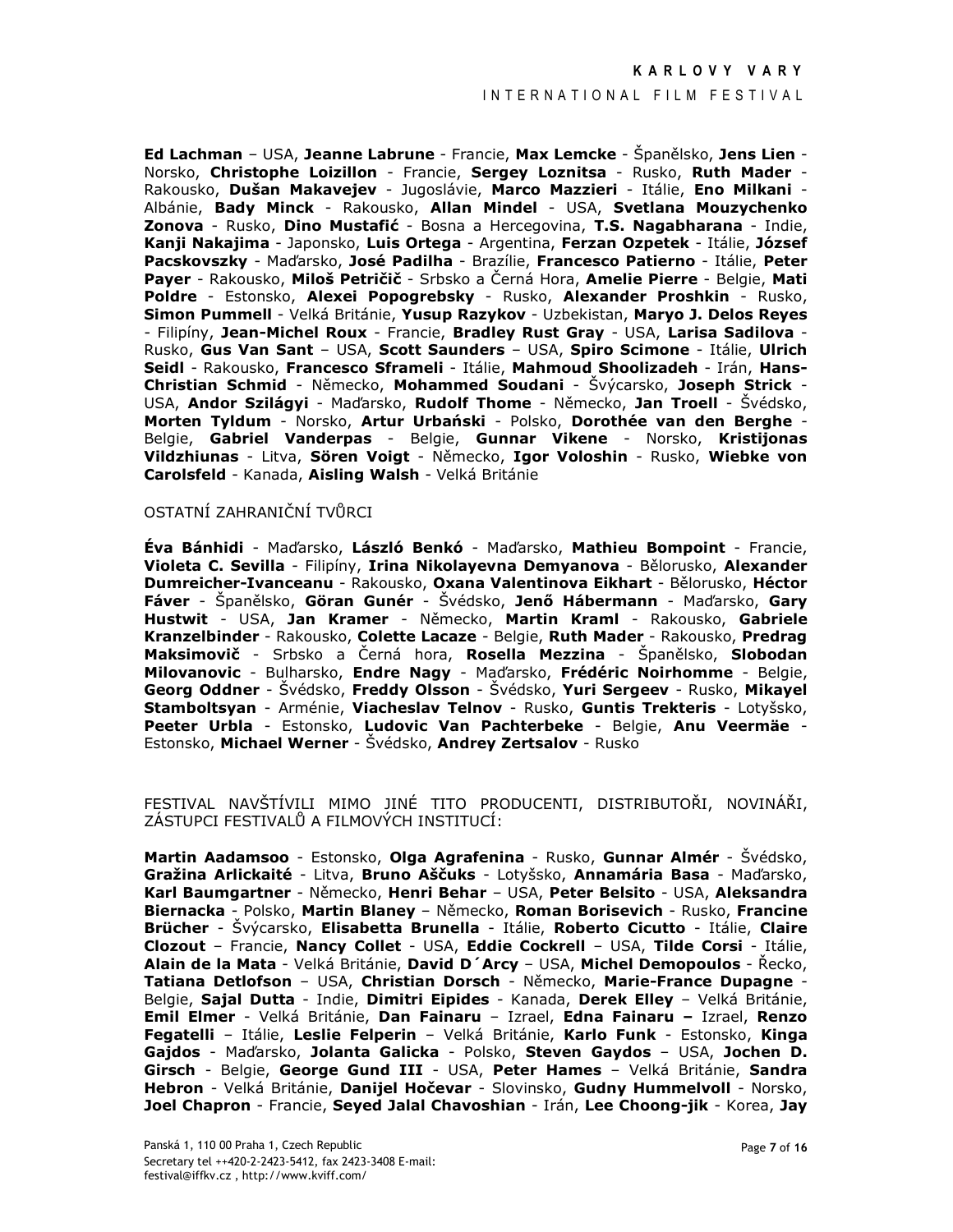### INTERNATIONAL FILM FESTIVAL

Jeon - Korea, Saša Jovanović - Slovinsko, Maciej Karpinski - Polsko, Antoine Khalife - Francie, Andrei Khalpakhtchi - Ukrajina, Tine Klint - Dánsko, Deborah Kolar - USA, Ivo Kummer - Švýcarsko, Ferdinand Lapuz - Kanada, Stefan Laudyn -Polsko, Anne Laurent - Rakousko, Sydney Levine - USA, Vigdis Lian - Norsko, Irene Loewy - Kanada, Miriam Lopez Jadrague - Španělsko, Giuseppe Massaro - Itálie, Cathy Meils - USA, Dolores Melkonyan - Rusko, Pierre Menahem - Francie, Ninos Feneck Mikelides - Řecko, Wigbert Moschall - Německo, Bertrand Moullier -Francie, Camilla Nilsson - Švédsko, Claudi Niubo - Španělsko, Stine Oppegaard -Norsko, Vagarshak Ovsepyan - Rusko, Antonio Perez Perez - Španělsko, Barbara Piero - Španělsko, Ieva Pitruka - Lotyšsko, Andrey Plakhov - Rusko, Marina Pork -Rusko, Vitali Poťomkin - Rusko, Anastasia Printseva - Rusko, Ray Privett - USA, Jaana Puskala - Finsko, Jean Roy - Francie, Tanika Sajatović - Slovinsko, Yuka Sakano - Japonsko, Margarita Seguy - Francie, Thorsten Schaumann - Německo, Susanne Schlaepfer - Německo, Hans Joachim Schlegel - Německo, Eve Schoukroun - Velká Británie, Martin Schweighoffer - Rakousko, Alissa Simon - USA, Demetrios Sofianopoulos - Řecko, Angela Trezza - Itálie, Roberto Turigliatto -Itálie, Lilli Tvc-Holm - Německo, Francesca van der Staav - Francie, Ariel Veneziano - USA, Éva Vezér - Maďarsko, Michael Weber - Německo, Michael Werner - Švédsko, Stefanie Zeitler - Německo

### ČEŠTÍ A SLOVENŠTÍ HERCI

Zlata Adamovská, Lukáš Baborský, Eliška Balzerová, Yvetta Blanarovičová, Tereza Brodská, Radoslav Brzobohatý, Rostislav Čtvrtlík, Martin Dejdar, Michal Dlouhý, Vladimír Dlouhý, Jaroslav Dušek, Zdeněk Dušek, Veronika Freimanová, Ester Geislerová, Ady Hajdu, Tomáš Hanák, Monika Hilmerová, Eva Holubová, Jana Hubinská, Ivana Chýlková, Martha Issová, Klára Issová, Iva Janžurová, Marek Juráček, Maroš Kramár, Jan Kraus, Zuzana Kronerová, Dorota Láberová - Nvotová, Jiří Lábus, Pavel Landovský, Pavel Liška, Jiří Macháček, Michaela Maurerová, Zuzana Norisová, Pavel Nový, Gabriela Osvaldová, Táňa Pauhofová, Jan Plouhar, Bolek Polívka, Petr Pospíchal, Theodora Remundová, Sabina Remundová, Jan Révai, Jitka Sedláčková, Jiří Schmitzer, Jitka Schneiderová, Eliška Sirová, Simona Stašová, Zuzana Stivínová, Anna Šišková, Vladimír Škultéty, Jan Šťastný, Jana Švandová, Taťána Vilhelmová, Stella Zázvorková, Pavel Zedníček, Stanislav Zindulka

### OSTATNÍ ČEŠTÍ A SLOVENŠTÍ TVŮRCI A OSTATNÍ HOSTÉ

Andrea Bačovská, Vitězslav Bauer, Ivan Bauer, Jan Bernard, F.A. Brabec, Jan Bradáč, Michal Bregant, Jiří Brožek, Jana Černik, Michal Černý, Oldřich Černý, Vlado Černý, Aleš Danielis, Radomír Dočekal, Peter Dubecký, Viera Ďuricová, Daniel Dvořák, Mira Erdevički, Fero Fenič, Richard Fiala, Ivan Fíla, Alois Fišárek, Klaus Fuxjäger, Miroslav Gábor, Saša Gedeon, Juraj Herz, Peter Hledík, Tomáš Hoffman, Marek Hovorka, Ivan Hronec, Jan Hřebejk, David Charap, Igor Chaun, Věra Chytilová, Ivan Jáchim, Juraj Jakubisko, Vít Janeček, Petr Jarchovský, Jiří Ježek, Jan Jíra, Radek John, Eva Kačerová, Ivanka Kačírková, Peter Kerekes, Milan Klepikov, Aurel Klimt, Milan Kňažko, Miloš J. Kohout, Jiří Konečný, Marta Körnerová, Pavel Koutecký, Vladimír Krajniak, Jiří Králík, Martin Krejčí, Jan Kříž, Jaroslav Kučera, Štěpán Kučera, Daniela Kučmášová, Igor Luther, Filip Malásek, Jan Malíř, Martin Mareček, Petr Marek, Martin Matiášek, Jan Mattlach, Jiří Menzel, Matěj Mináč, Vladimír Morávek, Marie Mravcová, Ondřej Nekvasil, Dirk Nel, Blanche Neumann, Jan Němec, Jordi Niubo, Michal Novotný, Juraj Nvota, David Ondříček, Miroslav Ondříček, Renata Pařezová, Břetislav Pojar, Lenka Polesná, Zdeněk Porybný, Vlasta Pospíšilová, Petr Poš, Stanislava Přádná, Filip Remunda, Filip Renč, Tomáš Rychecký, Armin Schneider, Zdeněk Skaunic, Karel Slach, Bohdan Sláma, Jitka Slavíková, Marta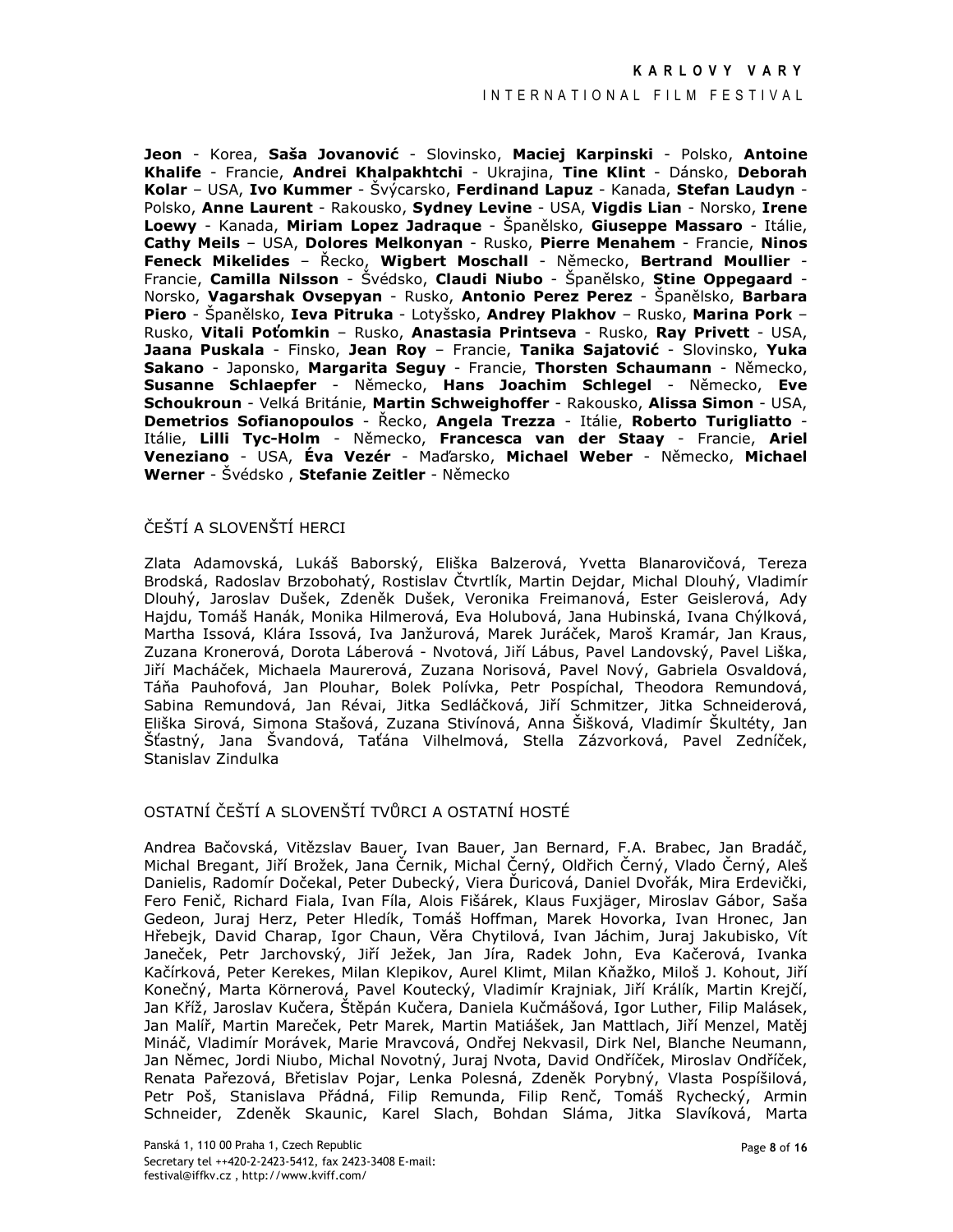Smolíková, Ladislav Smoljak, Karel Smyczek, Jakub Sommer, Olga Sommerová, Karel Spěváček, Jiří Sternwald, Jan Strnad, Dan Svátek, Tomáš Sysel, Juraj Šajmovič, Jana Ševčíková, Ladislav Šťastný, Milan Šteindler, Martin Štrba, Vlado Štric, Ondro Šulaj, Martin Šulík, Jana Tomsová, Dušan Trančík, Ondřej Trojan, Helena Třeštíková, Benjamin Tuček, Zdeněk Tyc, Marian Urban, Karel Vachek, Roman Vávra, Tomáš Vorel, Václav Vorlíček, Ivana Vrbíková, Stanislav Zacha, Ivan Zachariáš

## ZVLÁŠTNÍ PROGRAM

DNY KRITIKŮ VARIETY & EUROPEAN FILM PROMOTION

Již šestým rokem proběhla v rámci festivalu přehlídka Dny kritiků Variety, do které bylo zařazeno deset evropských filmů, vybraných kritiky prestižního filmového časopisu Variety. Mezi 10 vybranými filmy, které se většinou soustředily na nepříliš obvyklá témata, bylo 7 debutů. Českým zástupcem byl snímek Jana Krause Městečko.

Letos byly uvedeny filmy: Albín jménem Nói (Nói Albinói, režie: Dagur Kári), Barva štěstí (A boldogság színe, režie: József Pacskovszky), Blue Moon (Blue Moon, režie: Andrea Maria Dusl), Má kamera a já (Ma camera et moi, režie: Christophe Loizillon), Mají Knuta (Sie haben Knut, režie: Stefan Krohmer), Městečko (režie: Jan Kraus), Milovat a opouštět (Kuutamolla, režie: Aku Louhimies), Miluj svého otce (Aime ton pere, režie: Jacob Berger), Padající nebe (Himmelfall, režie: Gunnar Vikene), Pater familias (Pater familias, režie: Francesco Patierno).

Celý projekt, který vznikl z iniciativy redaktora časopisu Variety Stevena Gaydose, opět zastřešila European Film Promotion (EFP), nezávislá nadnárodní instituce podporovaná programem Evropské unie MEDIA Plus, která se zabývá prodejem a podporou evropského filmu. EFP má sídlo v Hamburku, její prezidentkou je Claudia Landsberger a výkonnou ředitelkou Renate Rose.

## ZASEDÁNÍ RADY EVROPSKÉ FILMOVÉ AKADEMIE (EFA)

Prezidium Evropské filmové akademie si zvolilo 38. MFF Karlovy Vary za místo svého pravidelného výročního zasedání. To se uskutečnilo 10.-12. července v Grandhotelu Pupp a zúčastnili se ho: Humbert Balsan (francouzský producent Ognon Pictures), Brenda Blethyn (britská herečka), Roberto Cicutto (italský distributor Mikado Film), Gisela Corsten, Pierre-Henri Deleau (FIPA), Marion Döring (ředitelka EFA), Ulrich Felsberg (producent Road Movies), Stephen Hutter (ředitel distribuční společnosti Prokino Filmverleih), Dušan Makavejev (režisér), Antonio Perez Perez (španělský producent Maestranza Films), Nik Powell (britský producent Scala Productions), Els Vandevorst (holandská producentka Isabella Films) a Maria von Hörsten.

## NOVÉ POSTUPY V DIGITÁLNÍM FILMOVÁNÍ

Seminář, který se konal 6. července, vedl americký režisér, scenárista a producent Scott Saunders, jehož snímek Návod k použití (The Technical Writer) se představil na letošním festivalu v sekci Jiný pohled. Diskuse o vývoji digitálního filmování a zkušenostech s digitální technologií využité při tvorbě Saundersova posledního filmu se zúčastnil také kameraman David Leitner.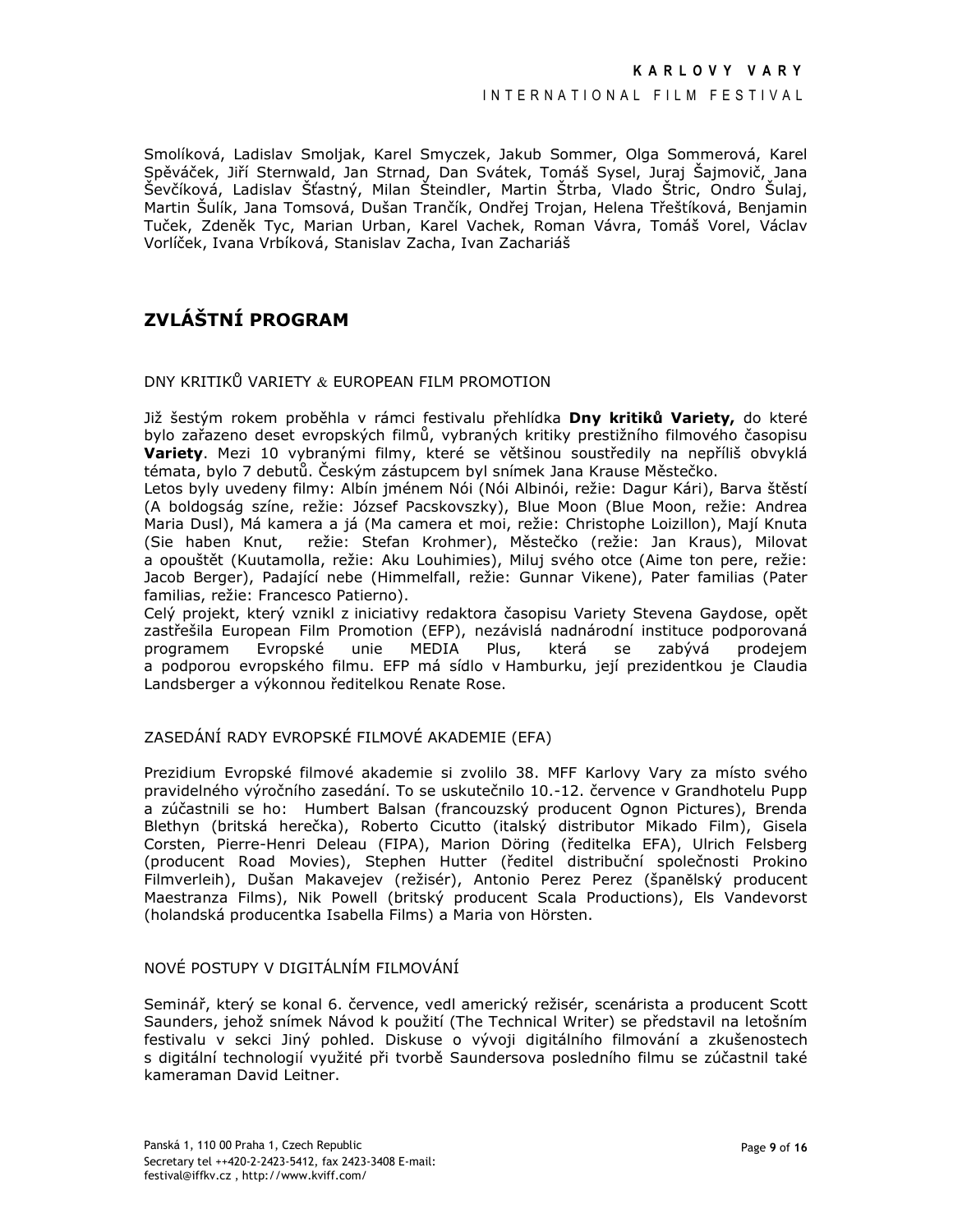KOPRODUKČNÍ FÓRUM

Setkání producentů pod názvem "Evropský film západ & východ: překonávání bariér", na  $\circ$ možnostech střední kterém se diskutovalo financování filmu ve a východní Evropě, proběhlo v Karlových Varech 10. července. Hovořilo se mimo jiné o filmových právech a kulturní politice v Maďarsku. Polsku a České republice. Za diskusním stolem Koprodukčního fóra zasedli: Philippe Bobinski (KOKR Pictures Ltd), Jean Cazes (Le Club des Producteurs Europeens), Dariusz Jablonski (APPLE FILM), Sydney Levine (FILM FINDERS), Richard Miller (OLSBERG/SPI), Pavel Strnad (NEGATIV FILM, prezident České asociace producentů) a Frederique Westhoff (CINEUROPA). Setkání moderoval Steven Gaydos z časopisu Variety.

## FILMOVÉ SEKCE A RETROSPEKTIVY

### Mezinárodní soutěž celovečerních hraných filmů

Ve shodě se statutem FIAPF (Mezinárodní federace asociací filmových producentů) pro nespecializované festivaly byly do soutěže zařazeny filmy natočené po 1. lednu 2002, které nebyly dosud uvedeny v soutěži jiného mezinárodního festivalu. Z 16 snímků zařazených letos do soutěže mělo na festivalu 11 mezinárodní, 1 evropskou a 3 světovou premiéru.

### Mezinárodní soutěž dokumentárních filmů

Dokumentární filmy, zařazené do této soutěže, byly rozděleny do dvou kategorií: filmy do 30 minut (8 snímků) a nad 30 minut (14 snímků).

Kromě toho byly součástí letošního programu 38. MFF Karlovy Vary také filmy zařazené do tradičních festivalových sekcí Horizonty, Horizonty - oceněné filmy, Jiný pohled, Na východ od Západu, Fórum nezávislých, České filmy 2002 - 2003 a Studentské filmy. Do programu byly zařazeny také následující tematické sekce a retrospektivy:

Pocta Jiřímu Menzelovi - diváci mohli shlédnout snímek Ostře sledované vlaky, za nějž obdržel Jiří Menzel v roce 1967 Oscara.

Pocta Josephu Strickovi - jako pocta tomuto americkému režisérovi byly uvedeny dva jeho filmy, natočené podle děl spisovatele Jamese Joyce - Odysseus (1966) a Portrét umělce v jinošských letech (1976).

**Zvláštní uvedení** – v této sekci se letos promítaly tři snímky: světová premiéra dokumentárního filmu německého režiséra Eckharta Schmidta Federico Fellini - Očima druhých (Federico Fellini - Mit den Augen der Anderen), klasický snímek italského režiséra Federica Felliniho Sladký život (La dolce vita) z roku 1960 a film Juraje Jakubiska Zbehovia a pútnici.

### **Retrospektivy**

Jasudžiro Ozu - 100 let od narození - retrospektiva představila osm snímků jednoho z nejvýznamnějších japonských režisérů, který by se letos dožil sta let.

Zaostřeno na: Pobaltský film (Estonsko, Litva, Lotyšsko) - 38. MFF jako první festival na světě představil kolekci 16 filmů z pobaltských republik.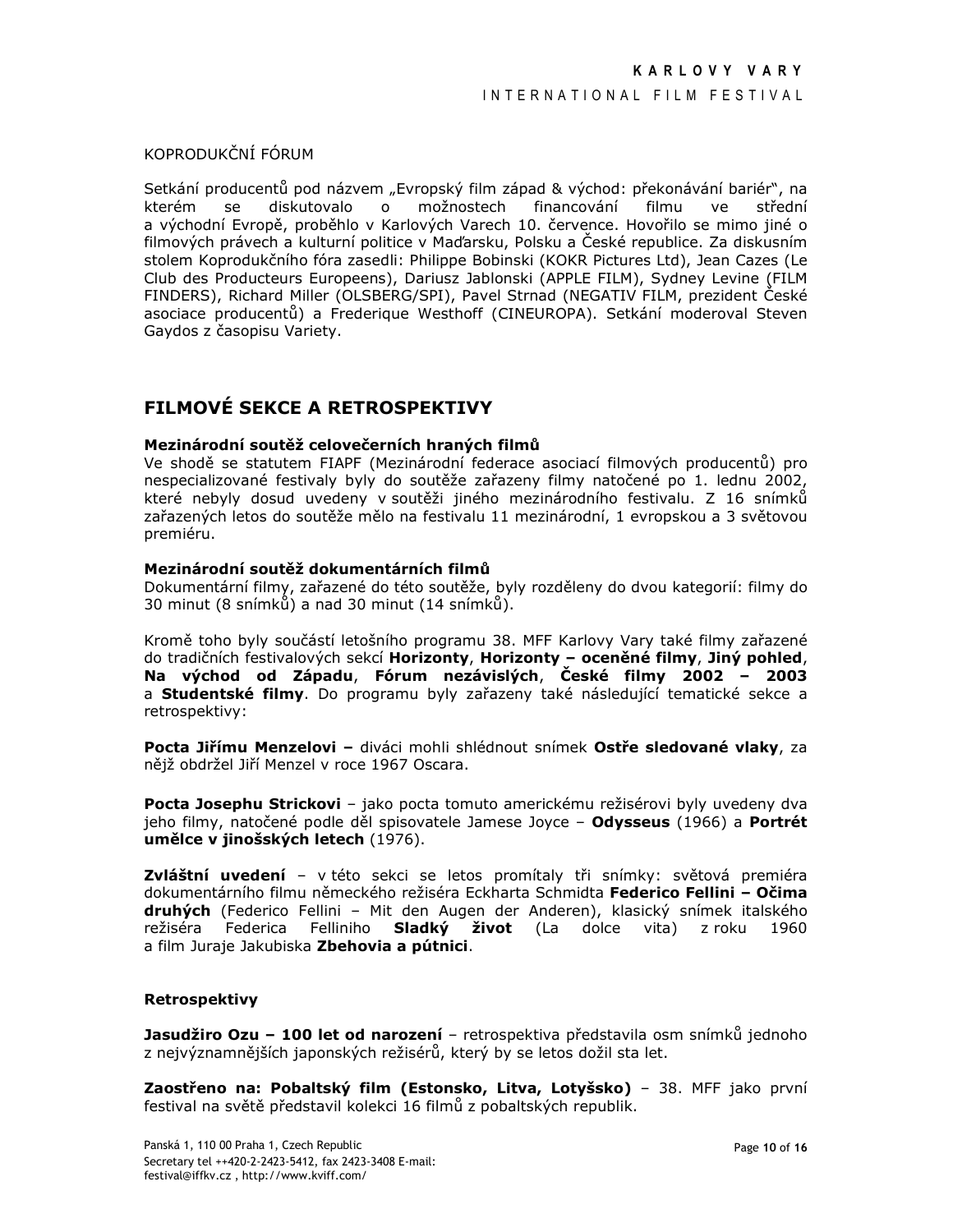2003: Hudební odysea - tato retrospektiva, věnovaná křižovatkám filmu a hudby, představila sedm celovečerních a dva krátkometrážní filmy, které se věnovaly různým hudebním žánrům.

Golemovská trilogie Amose Gitaie - retrospektiva představila tři filmové eseje inspirované mýtem o Golemovi, jež natočil izraelský režisér Amos Gitai - Zrození golema (1990), Golem: Duch vyhnanství (1991), Golem: Zkamenělá zahrada  $(1993).$ 

Pocta Maurici Pialatovi a Danielu Toscanovi du Plantier - jako vzpomínka na letos zesnulého francouzského tvůrce Maurice Pialata byly promítány tři jeho filmy Našim láskám (1983), Pod sluncem Satanovým (1987) a Van Gogh (1991). Pocta patřila i významnému francouzskému producentovi a prezidentovi Unifrance Danielu Toscanovi du Plantier, který byl osobním přítelem Maurice Pialata i producentem jeho filmů a zemřel nečekaně krátce po něm.

Poklady evropských filmových archivů - letos byly uvedeny tři snímky, jež měly zároveň připomenout 60 let Národního filmového archivu Praha a 40 let Slovenského filmového ústavu, promítány byly československé filmy Batalion (1927), Zem spieva (1933) a československo-francouzský snímek Golem (1936).

Studentské filmy - v této sekci se představila tvorba deseti filmových škol z devíti zemí světa.

Special Video Screenings - pět snímků z Čech, Německa, Rakouska, Slovenska a Velké Británie.

### **STATISTIKA 38. MFF KV 2003**

### AKREDITACE

38. ročník MFF Karlovy Vary 2003 navštívilo 10 480 filmových příznivců. Novinkou letošního festivalu byl Festival Pass - karta, která nahradila dřívější diváckou a studentskou akreditaci. Festival Pass si zakoupilo celkem 7 010 studentu a pravidelných festivalových diváků. Na festivalu se akreditovalo celkem 3 540 návštěvníků (hostů k filmům, distributorů, novinářů, filmových profesionálů, partnerů festivalu apod.), z nichž bylo 612 novinářů a 420 filmových profesionálů.

## FILMOVÁ PŘEDSTAVENÍ

V průběhu 9 festivalových dnů se uskutečnilo 476 filmových představení, která navštívilo 122 440 diváků. Většina z nich využila výběru vstupenek na Festival Pass nebo akreditační kartu. Každý den se ve 12 kinosálech uskutečnilo až 63 veřejných projekcí, které byly ve většině případů vyprodány. V rámci festivalu měli diváci možnost shlédnout 304 filmů, z nichž mělo 18 snímků světovou, 21 mezinárodní a 2 evropskou premiéru. V mezinárodní soutěži celovečerních hraných filmů bylo uvedeno 16 snímků všechny kromě jediného měly na festivalu světovou, mezinárodní nebo evropskou premiéru. Své filmy přijelo představit více než 1 250 českých i zahraničních hostů tvůrců, herců producentů či distributorů.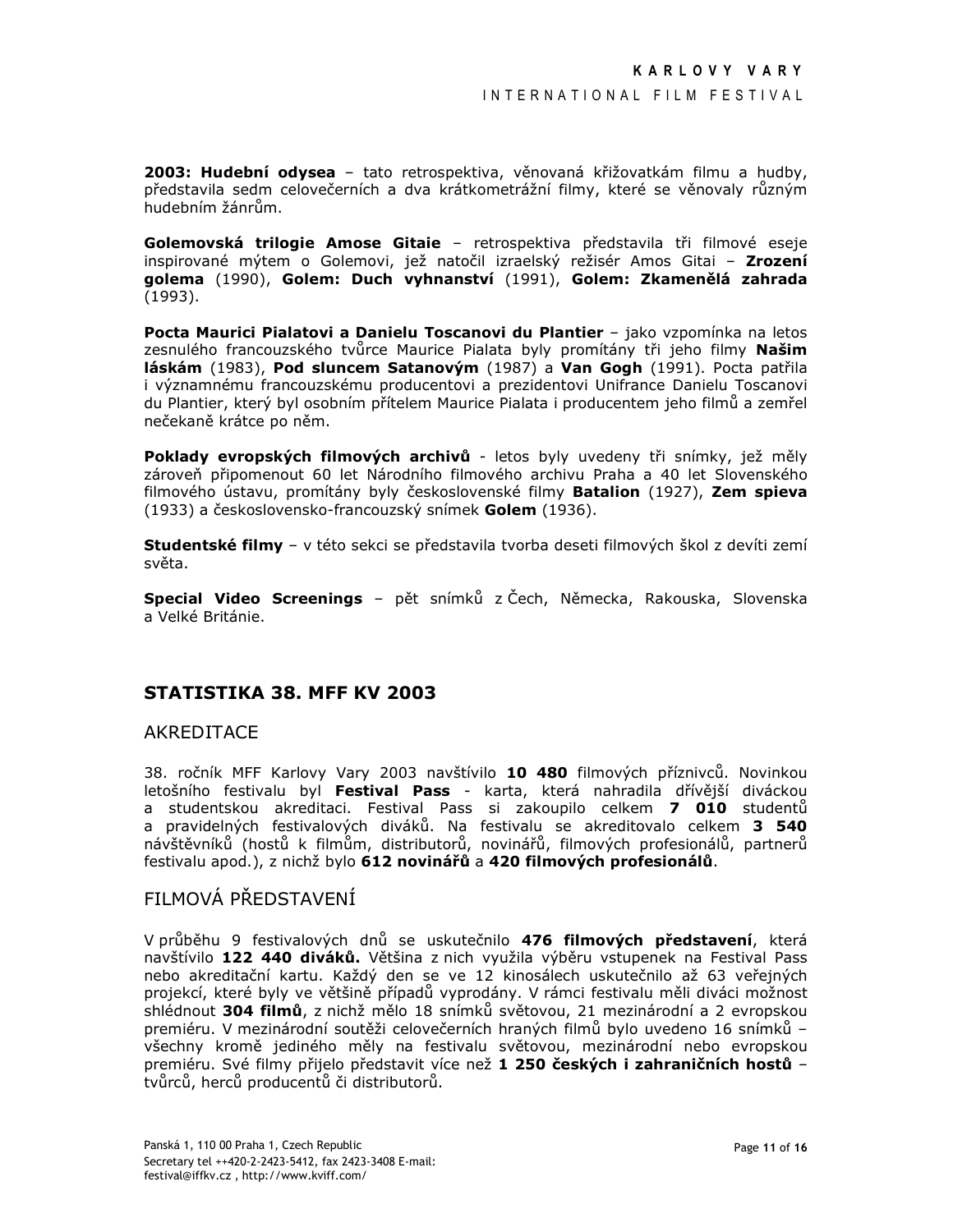## ODDĚLENÍ FILM INDUSTRY

Mezinárodní filmový festival Karlovy Vary je nejvýznamnějším filmovým festivalem ve střední a východní Evropě. Koncept festivalu využívá výhodného geopolitického postavení České republiky na hranici mezi Východem a Západem. Každoročně festival prezentuje více než 200 nových filmů z celého světa. Jedním z hlavních cílů festivalu je podpora výměny filmů na mezinárodní úrovni. Služby oddělení Film Industry měly opět maximálně přispívat k tomu, aby se filmoví profesionálové mohli seznamovat s novými filmy, talentovanými tvůrci, aby měli možnost setkávat se se svými kolegy a navazovat nové kontakty. Služeb oddělení Film Industry využívalo v rámci 38. ročníku MFF Karlovy Vary 184 distributorů, producentů, sales agentů, festivalových zástupců, filmových institucí a servisních organizací ze 130 společností ze 43 zemí. Např.: Cinemavault Releasing (Kanada), National Film Board of Canada (Kanada), Toronto MFF (Kanada), Trust Film Sales (Dánsko), Cannes Int. Critics (Week (Francie), Celluloid Dreams (Francie), TF1 Int. (Francie), Unifrance Film Int. (Francie), Wild Bunch (Francie), Bavaria Film Int. (Německo), Berlin IFF (Německo), Cine-International (Německo), Media Luna Entertainment (Německo), La Biennale di Venezia (Itálie), Lenfilm Studios (Rusko),<br>Moskva MFF (Rusko), Lolafilms (Španělsko), AB Svensk Filmindustri (Švédsko), Capitol Films (Velká Británie), London MFF (Velká Británie), Miramax (Velká Británie), Filmfinders (USA), Menemsha Entertainment (USA), Zeitgeist Films Lim. (USA) a řada dalších.

Oddělení FI organizovalo např. tyto akce: 5 soukromých projekcí českých filmů (mimo oficiální festivalový program) – Jedna ruka netleská, Krysař, Nevěrné hry, Sentiment a Želary. Každý den se konal "Industry Meeting", kde byli představováni režiséři a producenti. Dvakrát se uskutečnil večírek Film Industry. V rámci samotného oddělení bylo rozšířeno jeho technické zázemí.

Filmoví profesionálové mohli v rámci FI oddělení využívat také služeb Českého filmového centra a MEDIA Desk CZ.

## MEDIA Desk CZ ve FIO

Pro filmové profesionály byly díky přítomnosti MEDIA Desk ve FIO permanentně k dispozici informační materiály o programu MEDIA a o aktivitách, které MEDIA financuje (cineuropa.org nebo řada vzdělávacích kurzů pro filmové profesionály). Zájemci o finanční podporu měli možnost setkat se se zástupci kanceláře MEDIA Desk a získat od nich informace o tom, jaké možnosti MEDIA jejich projektu nabízí.

## **INTERNET**

Internetové zpravodajství 38. ročníku festivalu (http://www.kviff.com) bylo vytvářeno dle osvědčeného modelu z minulých let - komplexní, informačně obsáhlé stránky s bohatou a funkční grafikou: aktuality z dění na festivalu, katalog filmů včetně fotografií, diskuse k jednotlivým filmům atd. Většinu klíčových informací bylo možno díky rozsáhlému administračnímu systému zobrazovat na internetu okamžitě po jejich napsání.

Stejně jako v předchozích letech i letos byly festivalové stránky doplněny o WAP verzi. Návštěvníci tak mohli pohodlně přes telefon sledovat aktuální festivalové dění, rezervovat či zaplatit vstupenky, atd.

V databázi uživatelů bylo letos zaregistrováno 6 865 uživatelů. Toto číslo zahrnuje i registrace z loňských a předloňských databází, ale přesto se jedná o více než 200% nárůst oproti minulému roku.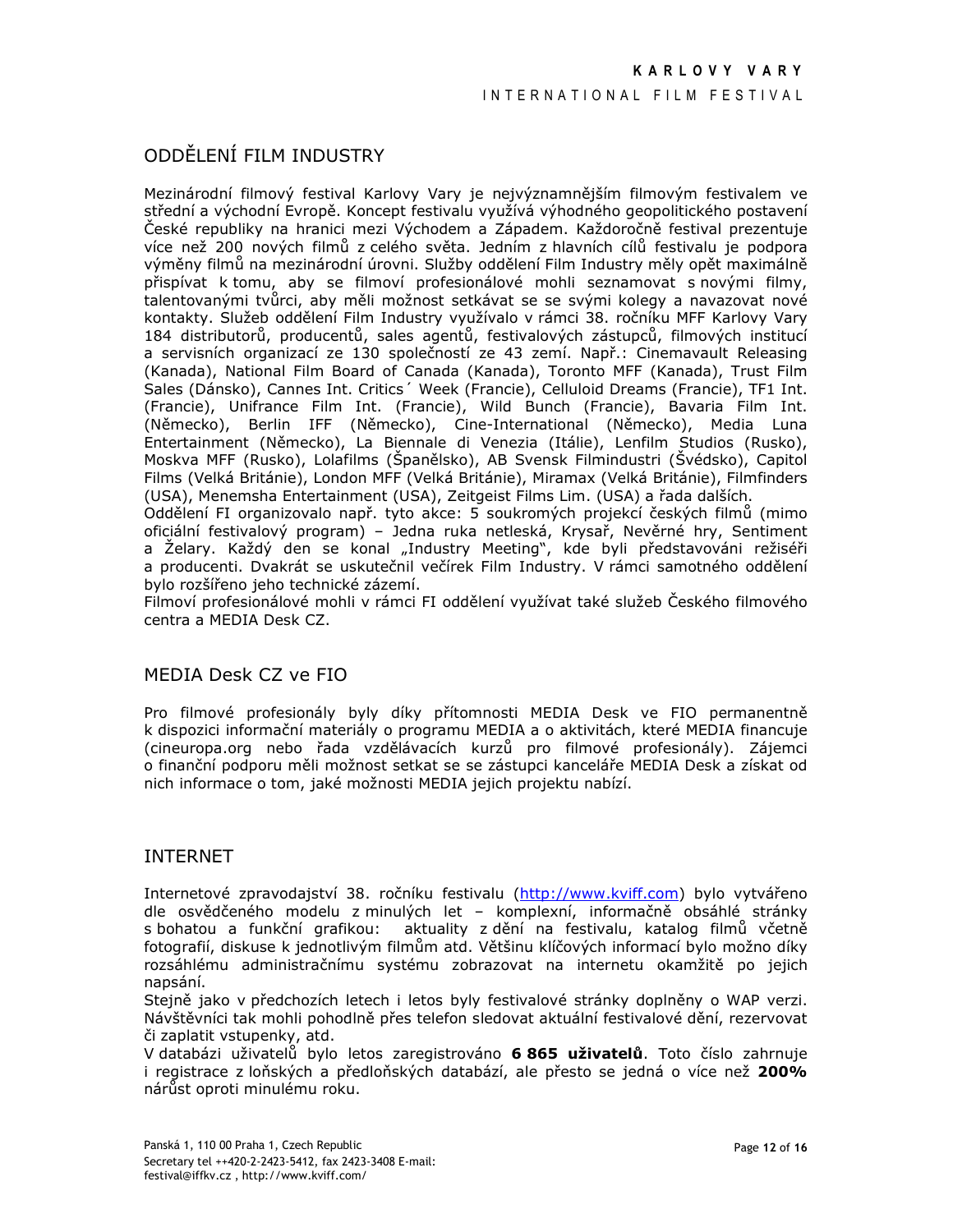Publikováno bylo více než 250 článků, aktualit a zpráv, téměř 150 fotografií v oficiální festivalové fotogalerii. Opět byl zprovozněn fotoservis, který poskytoval novinářům snímky v tiskové kvalitě prostřednictvím internetových stránek, a to nejen z oficiální festivalové fotogalerie, ale i z katalogu filmů.

Internetové stránky 38. ročníku festivalu si během 10 dnů jeho konání prohlédlo přes 20 000 návštěvníků z 13 000 unikátních IP adres. Zobrazeno bylo téměř 350 000 stránek, které vygenerovaly více jak 3 500 000 hitů. Přeneseno bylo více než 20 GB dat.

### **WAP**

Již potřetí nabídla společnost Eurotel Praha, spol. s r.o. festivalovým návštěvníkům rezervační a informační systém, přístupný prostřednictvím jejich mobilních telefonů služby WAP a prostřednictvím asistenční operátorské služby Asistent. Letos si přes mobilní telefon diváci rezervovali téměř 20 tisíc lístků a každý den téměř vyčerpali veškerou kapacitu vstupenek vyhrazených pro WAP. Nejvíce rezervací proběhlo 5. festivalový den - v úterý 8. července, kdy bylo mobilním telefonem rezervováno více než 2 600 vstupenek. Letos poprvé mohli zákazníci společnosti Eurotel platit za vstupenky přímo ze svých přístrojů - pomocí tzv. M-platby se prodalo více než 1 300 vstupenek.

## SEZNAM NEJDŮLEŽITĚJŠÍCH MÉDIÍ PŘÍTOMNÝCH NA FESTIVALU

### **DENÍKY**

Novinar Daily - Bulharsko, MF Dnes - Česká republika, Deník Impuls - Česká republika, Blesk - Česká republika, České noviny - ČTK - Česká republika, Haló noviny - Česká republika, Hospodářské noviny - Česká republika, Právo - Česká republika, **The Prague Post** - Česká republika, **Karlovarské noviny** - Česká republika, Hořické noviny - Česká republika, Hradecké noviny - Česká republika, Lidové noviny - Česká republika, Metro - Česká republika, Plzeňský deník - Česká republika,<br>Rovnost - Česká republika, Deníky Bohemia - Česká republika, Prager Zeitung -Česká republika, Ilkka - Finsko, Le Figaro - Francie, El Watan - Francie, L'Humanité -Francie, Donaukurier - Německo, Schwabisches Tagblatt - Německo, Der Neue Tag - Německo, Süddeutsche Zeitung - Německo, Die Tageszeitung - TAZ - Německo, Frankenpost - Německo, Frankfurter Neue Presse - Německo, Eleftherotypia Daily Paper - Řecko, Metropolis - Maďarsko, Népszava - Maďarsko, ABP - Indie, La Nazione - Itálie, La Repubblica - Itálie, Lecrivain - Altoadige - Itálie, NRA -Lotyšsko, Trybuna Daily - Polsko, Stolichnaya Vechernyaya Gazeta - Ruská federace, Kommersant - Ruská federace, Moscow News - Ruská federace, Fonet -Srbsko a Černá Hora, **Politika** - Srbsko a Černá Hora, **Žilinské noviny** - Slovensko, Večerník SK - Slovensko, SME - Slovensko, PRAVDA - Slovensko, Kurier Lubelski -Slovinsko, Sydsvenskan - Švédsko, Yenirenk A.S. - Turkey, The Guardian - Velká Británie, The Independent - Velká Británie, International Herald Tribune - Velká Británie, The Scotsman - Velká Británie, Minnesota Daily - USA, New York Post -USA, San Francisco Examiner - USA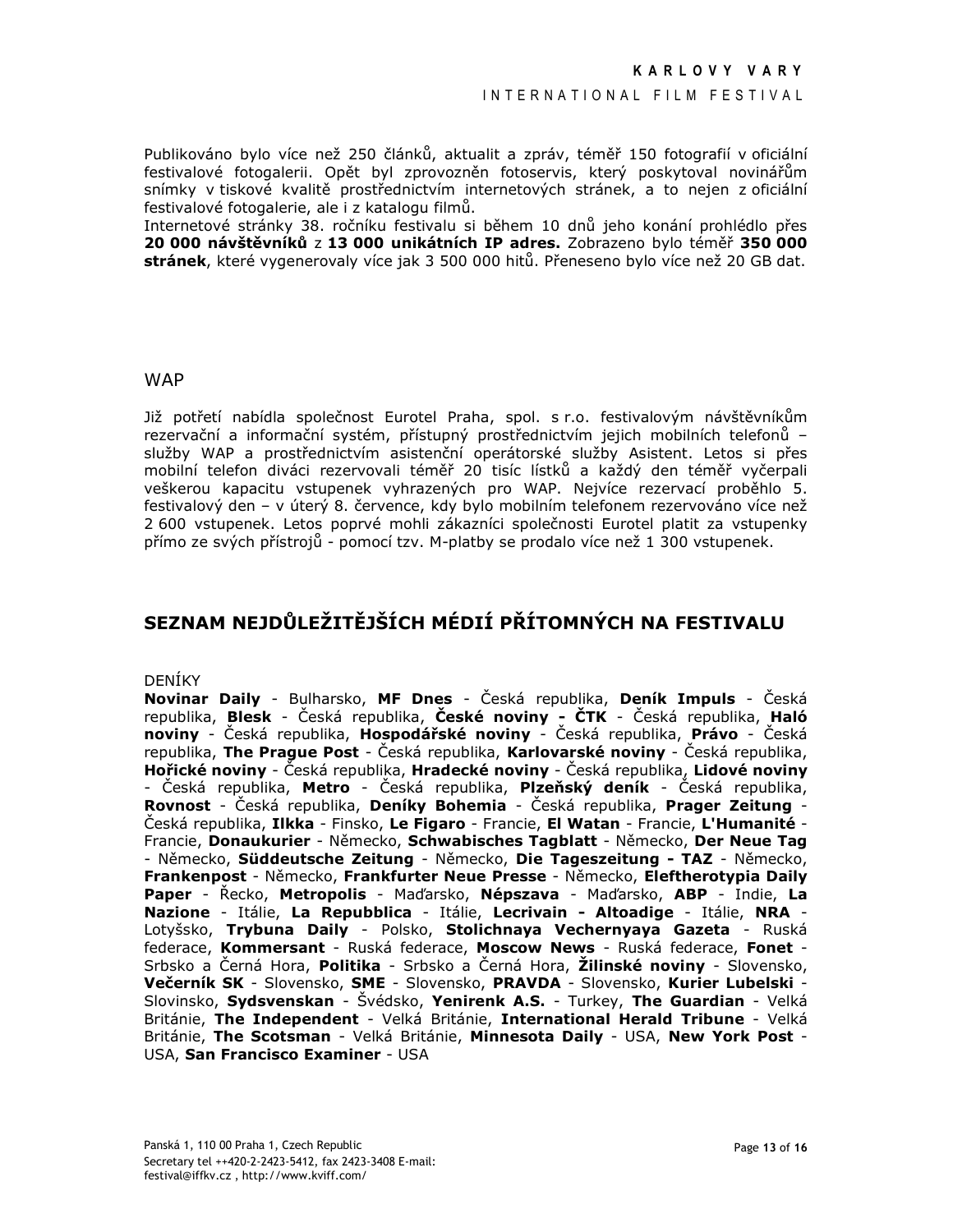### ČASOPISY

El Amante - Argentina, The Age - Austrálie, Signis Media - Belgie, Spy - Česká republika, Story - Česká republika, Teologie a společnost - Česká republika, Top Víkend Magazín - Česká republika, TV Magazín - Česká republika, TV Tip Serial -Magazine - Česká republika, Týden - Česká republika, Týdeník Květy - Česká republika, Týdeník Rozhlas - Česká republika, Týdeník Televize - Česká republika, **Ultramix** - Česká republika, Vlasta - Česká republika, Xantypa - Česká republika, The New Presence - Česká republika, Harper's Bazaar - Česká republika, Gentleman -Česká republika, Report - Česká republika, Týdeník Karlovarska - Česká republika, Amigo Int. - Česká republika, BM - Česká republika, Cinema - Česká republika, Rytmus života - Česká republika, Umělec - Česká republika, Promenáda - Česká republika, **Pražskije ogni** - Česká republika, **Parlamentní zpravodaj** - Česká republika, Respekt - Česká republika, KM - magazín - Česká republika, Živel - Česká republika, Show - Česká republika, Roš chodeš - Česká republika, Shot! - filmový magazín - Česká republika. Necker News - Česká republika. Magazín 100 + 1 -Česká republika, **Dolce Vita** - Česká republika, Mladý svět - Česká republika, Premiere - Česká republika, **Elle** - Česká republika, **Film a doba** - Česká republika, **Biograph** -Česká republika, Shot! - filmový magazín - Česká republika, Benefit - Česká republika, Foto a video - Česká republika, Fleš - Česká republika, Slovácko - Česká republika, Esquire - Česká republika, Hudební rozhledy - Česká republika, Svobodný hlas - Česká republika, Spy - Česká republika, Filmový přehled - Česká republika, Britské listy - Česká republika, Cinepur - Česká republika, Trafalgar - Česká republika, Instinkt - Česká republika, Naše rodina - Česká republika, Literární noviny - Česká republika, Katka - Česká republika, Magazín 100 + 1 - Česká republika, Marketing@Media - Česká republika, Hype - Česká republika, Filmový přehled -Česká republika, Cinema - Česká republika, BM - Česká republika, Tabákové listy -Česká republika, Eesti Express - Estonsko, Botnia Beat - Finsko, Cine Poche -Francie, UBI - Cinema Arts Television - Francie, Schnitt - das Filmmagazin -Německo, Revolver - Německo, Revolver - Německo, Filmszene - Německo, Cineview - artmargins - Německo, Blickpunkt Film - Německo, Filmkultura -Maďarsko, Filmvilág - Maďarsko, Film International - Írán, Film Monthly - Írán, Panoramiche - Itálie, Il Mese - Itálie, L'Unita - Itálie, Skrien - Nizozemí, Tygodnik Powszechny - Polsko, Tele Tydzien - Polsko, Film Bulletin - Polsko, Naske Miasto -Polsko, Kino - Polsko, The Hollywood Reporter - Ruská federace, 7 Days - Ruská federace, Slovenka - Slovensko, Népszabadság - Budapest - Slovensko, Markíza -Slovensko, Literárny Týžedenník - Slovensko, Monitor - Slovensko, Eurotelevízia -Slovensko, Vikend Magazin /Delo/ - Slovinsko, Escape - Slovinsko, Airbeletrina -Slovinsko, Euro-Movies International - Španělsko, Buziness + - Ukrajina, Ponedelnik - Ukrajina, Sight and Sound - Velká Británie, Time Out London magazine - Velká Británie, Variety London - Velká Británie, Variety Los Angeles -USA, Asian Cult Cinema Magazine - USA, Boston Phoenix - USA, Variety New York - USA, German - World Magazine - USA

#### RÁDIA

ARD - Studio Prag - Česká republika, Český rozhlas 1 - Radiožurnál - Česká republika, Český rozhlas 6 - Česká republika, Český rozhlas 7 - Česká republika, Český rozhlas 3 - Vltava - Česká republika, Český rozhlas 2 - Praha - Česká republika, Český rozhlas Hradec Králové - Česká republika, Radio Haná - Česká republika, Český rozhlas Karlovy Vary - Česká republika, Radio Free Europe / Radio Liberty - Česká republika, Radio 1 - Česká republika, Český rozhlas Ostrava - Česká republika, BBC World Service Radio - česká redakce - Česká republika, Radio Impuls - Česká republika, Expresradio 90,3 FM - Česká republika, Country radio -Česká republika, Rádio Vysočina - Česká republika, Radio Francie - Francie, Radio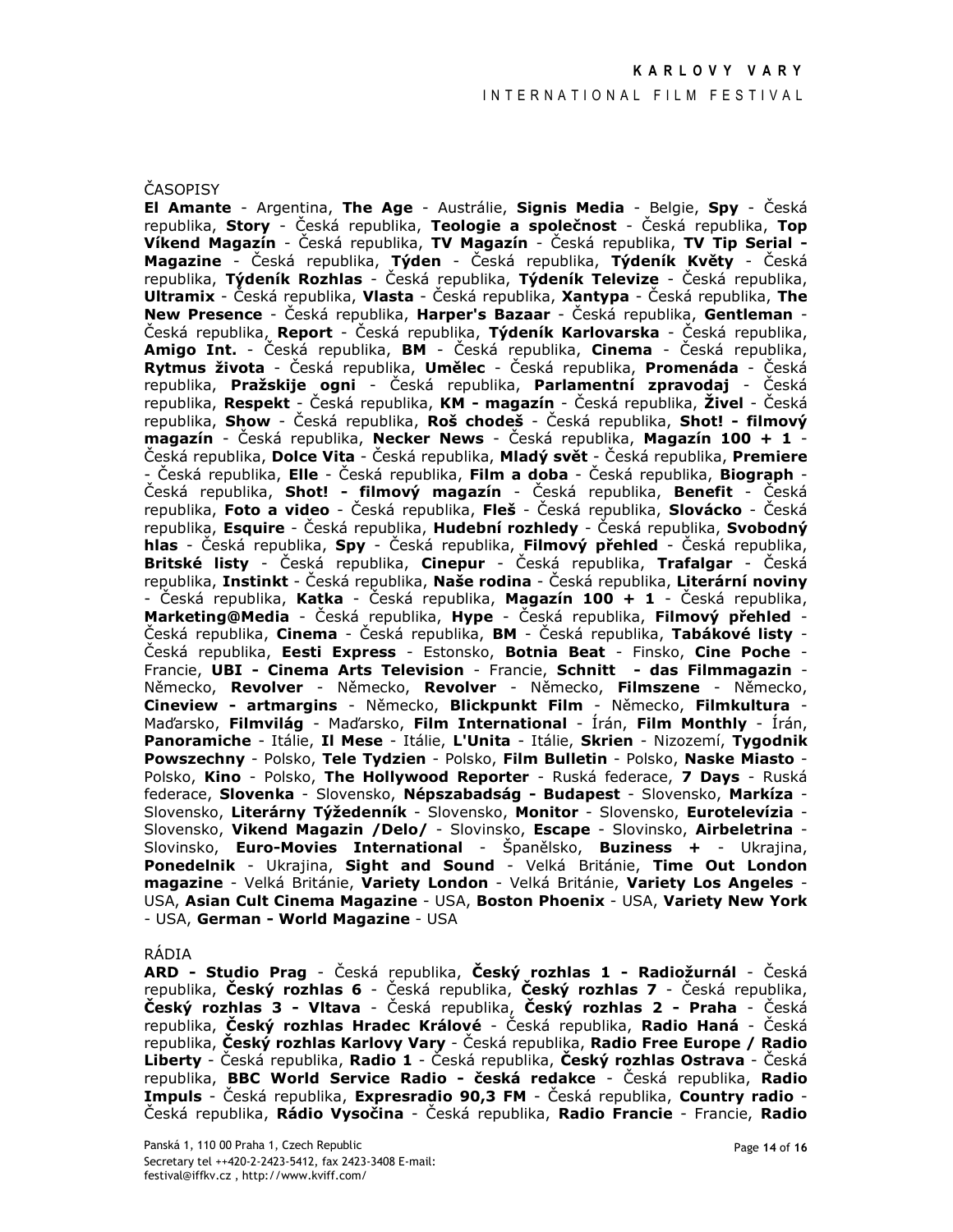### INTERNATIONAL FILM FESTIVAL

Francie Internationale - Francie, Radio Francie Internationale - Francie, Deutschlandradio - Německo, Eldoradio 93.0 - Německo, DeutscheWelle Radio -Německo, RAI - Itálie, Radio Latvia - Lotyšsko, Radio Centrum - Polsko, Radio Beograd - Srbsko a Černá Hora, Radio Servis a.s. - Fun Radio - Slovensko, Rádio Twist - Slovensko, Slovenský rozhlas - Slovensko, Radio Antena - Slovinsko, Radio Študent Ljubljana - Slovinsko, Radio Antena - Slovinsko, BBC World Service Radio - Velká Británie, National Public Radio - USA

#### TFI FVIZF

**ORF** - Rakousko, **ARD - Studio Prag** - Česká republika, Česká televize - Česká republika, Prima TV - Česká republika, Reuters TV - Česká republika, TV Nova - Česká republika, Prague TV - Česká republika, ZAK TV s.r.o. - Česká republika, Kabelová televize Kutná Hora - Česká republika, TV Vřídlo - Česká republika, TV 5 Monde -Francie, RTL Deutschland - Německo, Duna TV - Maďarsko, RAI SAT - Itálie, Latvia<br>Television - Lotyšsko, St. Petersburg TV Channel - Ruská federace, Slovenská televízia - Slovensko, Televízia JOJ - Slovensko, RTV Slovinsko - Slovinsko, Markíza TV - Slovensko, Sveriges TV - Švédsko, International Herald Tribune Television -Velká Británie

#### **INTERNET**

**iDNES** - Česká republika, Dokina.cz - Česká republika, iHNED - Česká republika, novinky.cz - Česká republika, Atlas.cz - Česká republika, Filmweb (quick.cz) - Česká republika, www.vulgo.net - Česká republika, Campusfilms.com - Česká republika, **Campusfilms.com** - Česká republika, Part.cz - Česká republika, Econnect - Česká republika, Centrum.cz - Česká republika, Transitions Online - Central Europe Review - Česká republika, Filmfestivals.com - Francie, www.est.hu - Maďarsko, www.filmkultura.hu - Maďarsko, www.magyar.film.hu - Maďarsko, Fix.tv -Maďarsko, Mozinet - Maďarsko, Film.sk - Slovensko, Hollywood Elsewhere - USA, IndieWIRE - USA

### TISKOVÉ AGENTURY

ČTK - Česká republika, Prague News Agency - Česká republika, Interfax News Agency - Česká republika, Česká informační agentura - Česká republika, AFP -Francie, Pressebüro Schwaben-Südwest Presse - Německo, Deutsche Presse -Agentura (DPA) - Německo, AKPA Polska Press - Polsko, Rompres - Romania, ITAR-TASS - Ruská federace, Tanjug News Agency - Srbsko a Černá Hora, Tlačová agentura Slovenskej republiky - Slovensko, Agencia EFE - Španělsko, Getty Images News Services - Velká Británie, Hollywood Foreign Press Association -**USA**